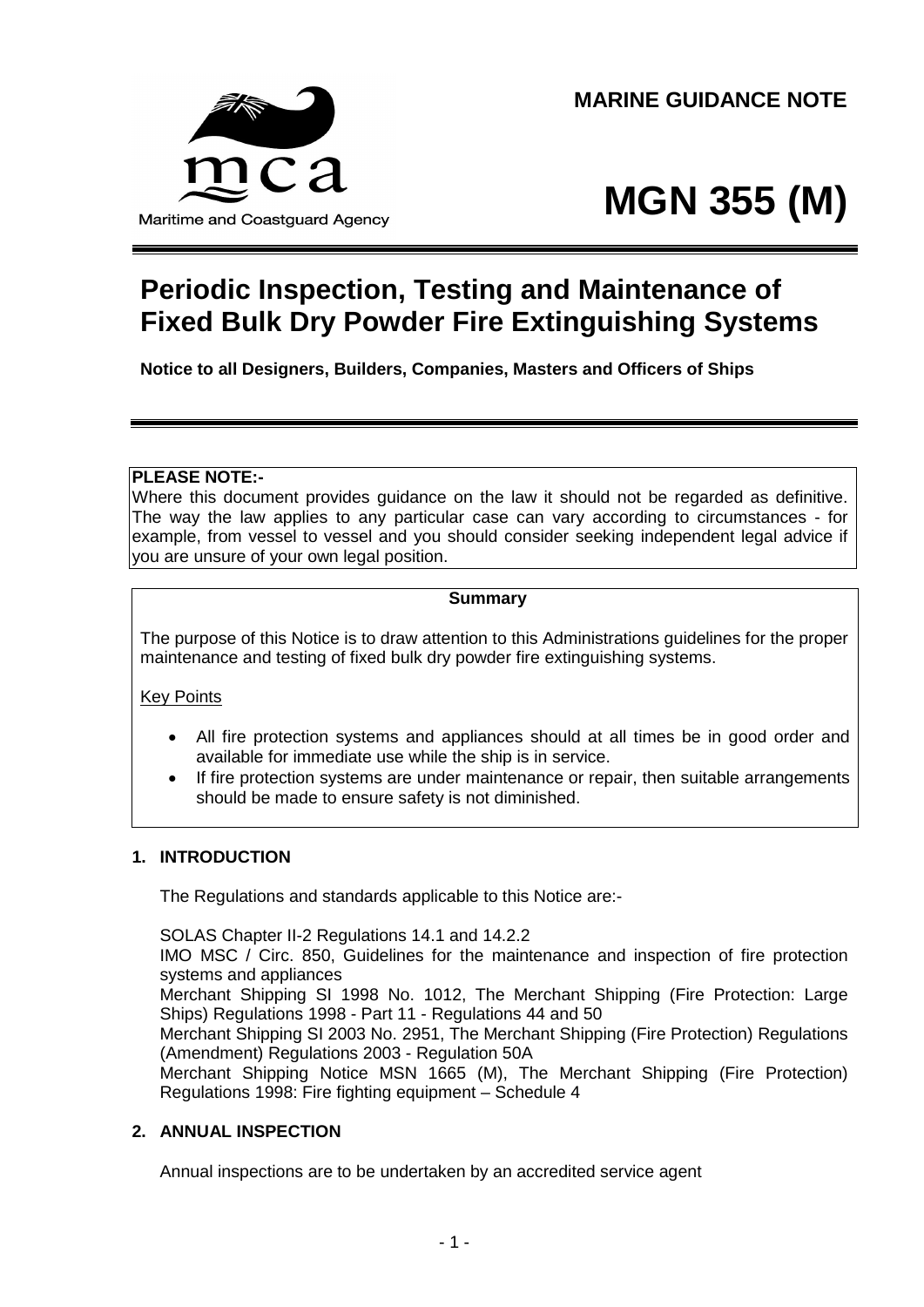The system should be visually inspected, e.g. for leakages, clear nozzles, pipe condition, charging pressure, etc., and the dry powder charge should be fully agitated with nitrogen, in accordance with system manufacturers' instructions.

*Note: due to the powder's affinity for moisture, any nitrogen gas introduced for agitation must be moisture free.*

Only in exceptional circumstances, the annual inspection may be carried out by a member of the ship's crew who has received the necessary training, specific to the onboard system carried, and who carries out the work under direct supervision of a senior officer holding an advanced fire fighting certificate (experienced person holding a Merchant Shipping STCW II/2 or III/2 unlimited certificate of competency and an Advanced Fire Fighting certificate). All work should be carried out as part of a Planned Maintenance System with all necessary procedures, work instructions, manuals, tools, spares and calibrated test equipment readily available.

#### **3. 2-YEARLY INSPECTION**

In addition to the inspections referred to in section 2, the following should be undertaken at least once **every two years** by an accredited service agent.

- Blow-through with nitrogen to ensure associated pipes and nozzles are clear.
- Operational test of local and remote controls and section valves.
- Contents verification of propellant gas cylinders containing nitrogen (including remote operating stations).
- Sample of dry powder should be tested for moisture content.
- Powder containment vessels safety valves and discharge hoses should be subjected to a full working pressure test.

#### **4. 10-YEARLY INSPECTION**

Powder containment vessels and associated piping should be subject to hydraulic testing carried out by an accredited service agent at intervals not exceeding **10 years**.

#### **5. ADDITIONAL NOTES**

The replenishment and test regime for the high-pressure nitrogen cylinders is identical to that for CO2 cylinders for fixed-gas fire extinguishing systems.